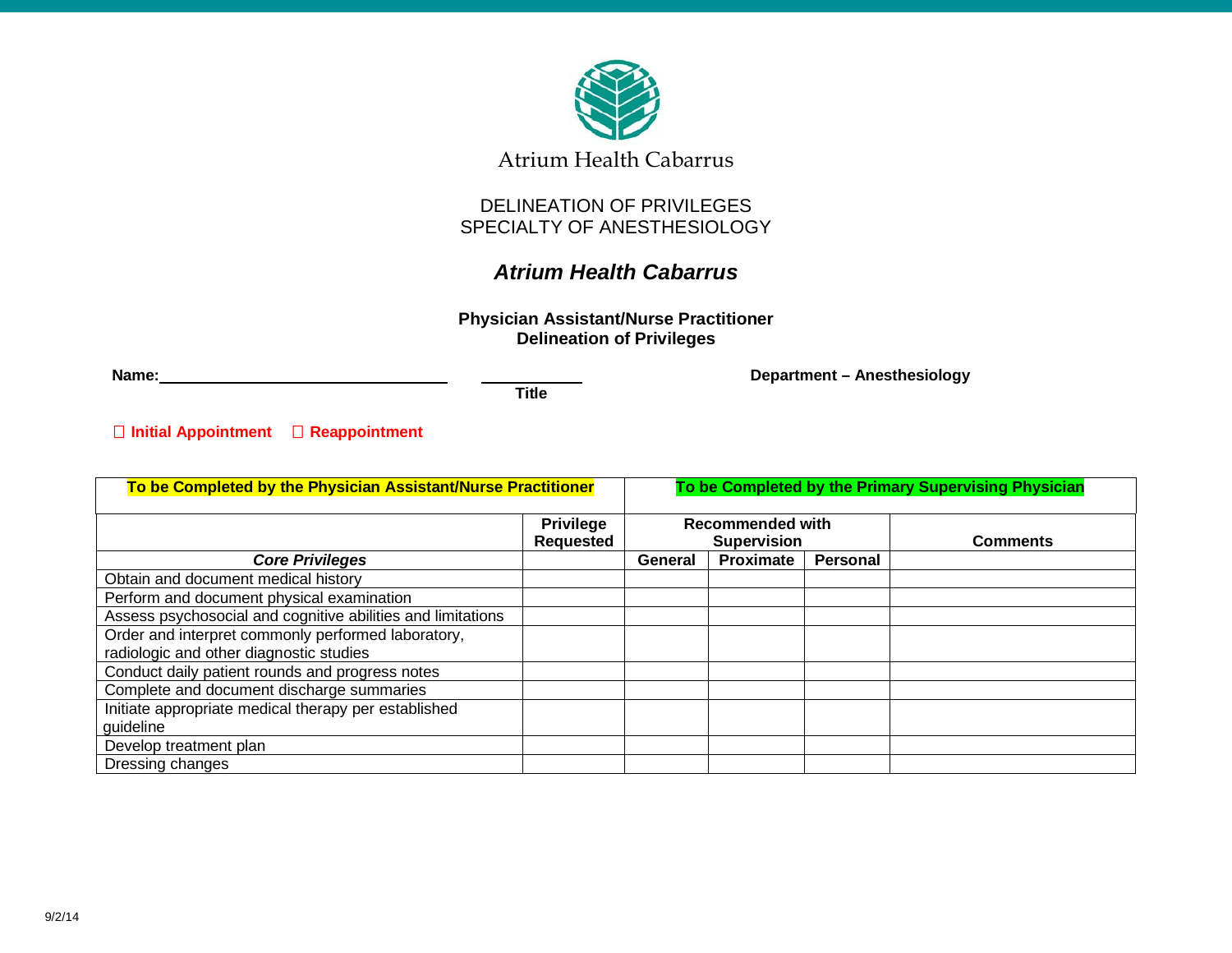| Complete and document social services transfer/discharge |  |  |  |
|----------------------------------------------------------|--|--|--|
| summaries                                                |  |  |  |
| Write appropriate orders for inpatients, outpatients and |  |  |  |
| emergency patient                                        |  |  |  |
| Educate and counsel patients regarding their condition,  |  |  |  |
| progress, and discharge instruction                      |  |  |  |
| Prescribe, order, administer and dispense medication     |  |  |  |
| according to DEA Certificate                             |  |  |  |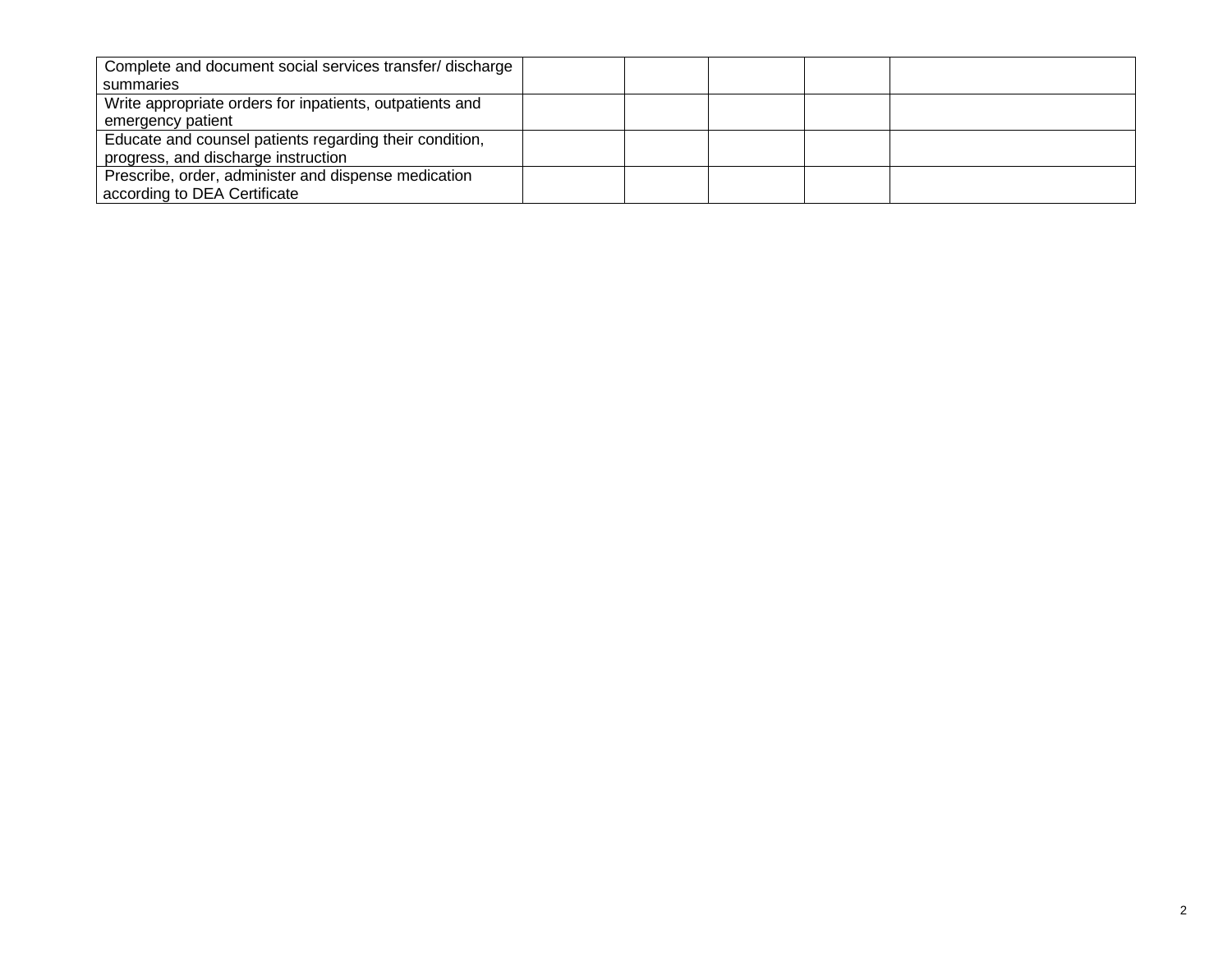| To be Completed by the Physician Assistant/Nurse Practitioner |                                      | To be Completed by the Primary Supervising Physician |           |          |                 |  |
|---------------------------------------------------------------|--------------------------------------|------------------------------------------------------|-----------|----------|-----------------|--|
|                                                               | <b>Privilege</b><br><b>Requested</b> | <b>Recommended with</b><br><b>Supervision</b>        |           |          | <b>Comments</b> |  |
| <b>Procedures</b>                                             |                                      | General                                              | Proximate | Personal |                 |  |
| Draw venous blood                                             |                                      |                                                      |           |          |                 |  |
| Draw arterial blood                                           |                                      |                                                      |           |          |                 |  |
| Administer IM, IV, and SC injections of medications           |                                      |                                                      |           |          |                 |  |
| Cleaning and debriding of wounds                              |                                      |                                                      |           |          |                 |  |
| Administer local infiltrate anesthesia                        |                                      |                                                      |           |          |                 |  |
| Casting/splinting and orthopedic device placement             |                                      |                                                      |           |          |                 |  |
| Suturing lacerations/single and multi-level                   |                                      |                                                      |           |          |                 |  |
| Lumbar puncture                                               |                                      |                                                      |           |          |                 |  |
| Traction application and adjustment                           |                                      |                                                      |           |          |                 |  |
| Joint aspiration and medication injection                     |                                      |                                                      |           |          |                 |  |
| First or second assist in surgical procedures                 |                                      |                                                      |           |          |                 |  |
| Suture wounds                                                 |                                      |                                                      |           |          |                 |  |
| Remove sutures, staples, drains                               |                                      |                                                      |           |          |                 |  |
| Foreign body removal                                          |                                      |                                                      |           |          |                 |  |
| Incision and drainage of abscesses                            |                                      |                                                      |           |          |                 |  |
| <b>Bladder Catheterization</b>                                |                                      |                                                      |           |          |                 |  |

### **DEFINITIONS FOR EACH LEVEL OF SUPERVISION**

Except where the Delineation of Privileges form provides for Personal Supervision or Proximate Supervision, General Supervision (as defined below) will be required for all tasks and procedures performed by the Physician Assistant/Nurse Practitioner.

- 1. "**General Supervision**" shall mean the procedure is performed under the supervising physician's overall direction and control, but the physician is not required to be present during the procedure. General supervision requires the performance of tasks and procedures in a manner that is consistent with state law, the applicable standard of care, Medical Staff Bylaws and hospital policies and procedures, but does not require Personal Supervision or Proximate Supervision, as those terms are defined below.
- 2. "**Proximate Supervision**" shall mean the physical presence of a supervising physician in the hospital, in close proximity and immediately available to provide assistance and direction to the Physician Assistant/Nurse Practitioner as needed.
- 3. "**Personal Supervision**" shall mean the physical presence of a supervising physician in the room with the Physician Assistant/Nurse Practitioner during the performance of a procedure.